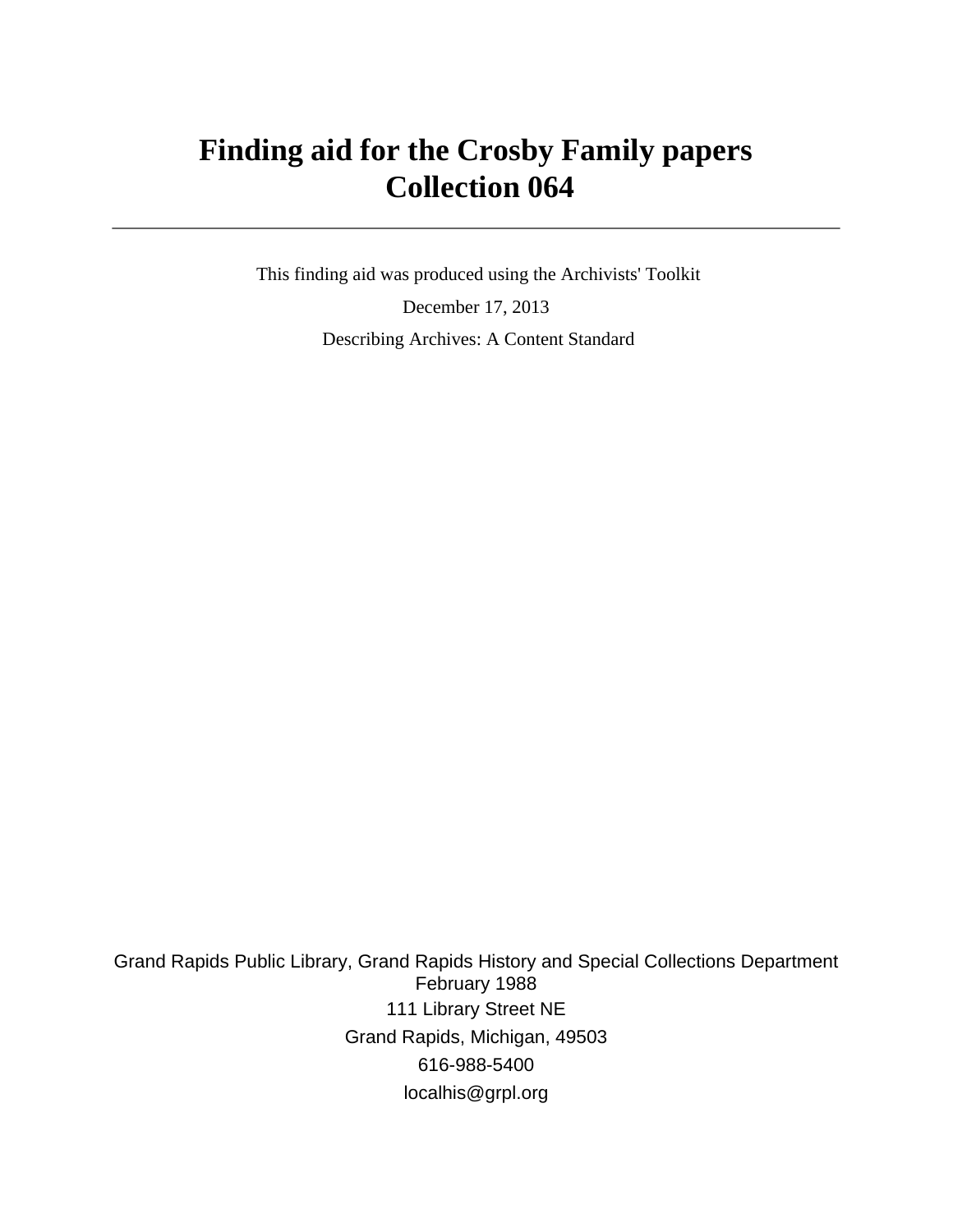# **Table of Contents**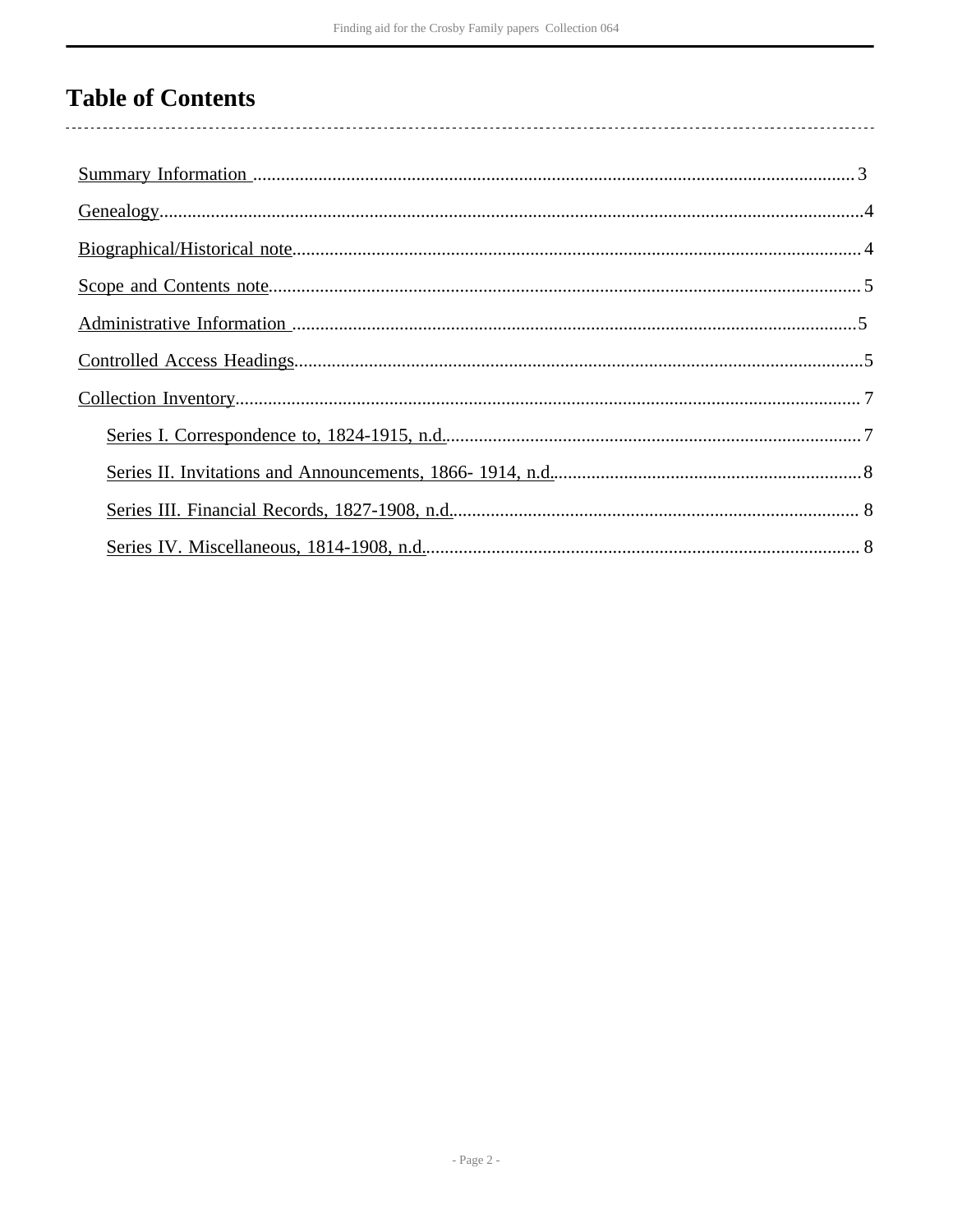# <span id="page-2-0"></span>**Summary Information**

| <b>Repository</b> | Grand Rapids Public Library, Grand Rapids History and Special<br><b>Collections Department</b>                                                                                                                                                                                                                                                                                                                                                                                |
|-------------------|-------------------------------------------------------------------------------------------------------------------------------------------------------------------------------------------------------------------------------------------------------------------------------------------------------------------------------------------------------------------------------------------------------------------------------------------------------------------------------|
| <b>Title</b>      | Crosby family papers                                                                                                                                                                                                                                                                                                                                                                                                                                                          |
| Date [inclusive]  | 1814-1915                                                                                                                                                                                                                                                                                                                                                                                                                                                                     |
| <b>Extent</b>     | 0.21 Linear feet One box                                                                                                                                                                                                                                                                                                                                                                                                                                                      |
| Language          | English                                                                                                                                                                                                                                                                                                                                                                                                                                                                       |
| <b>Abstract</b>   | The Crosby family papers consist mainly of letters written by members<br>of the extended Crosby family. They describe the life, social conditions,<br>farming, weather, religion and family matters in towns in New York,<br>Connecticut, Indiana, Ohio and Michigan, including Grand Rapids.<br>Some of the letters describe pioneer conditions, especially the illnesses<br>and difficulties encountered by those settling in frontier communities in<br>Michigan and Ohio. |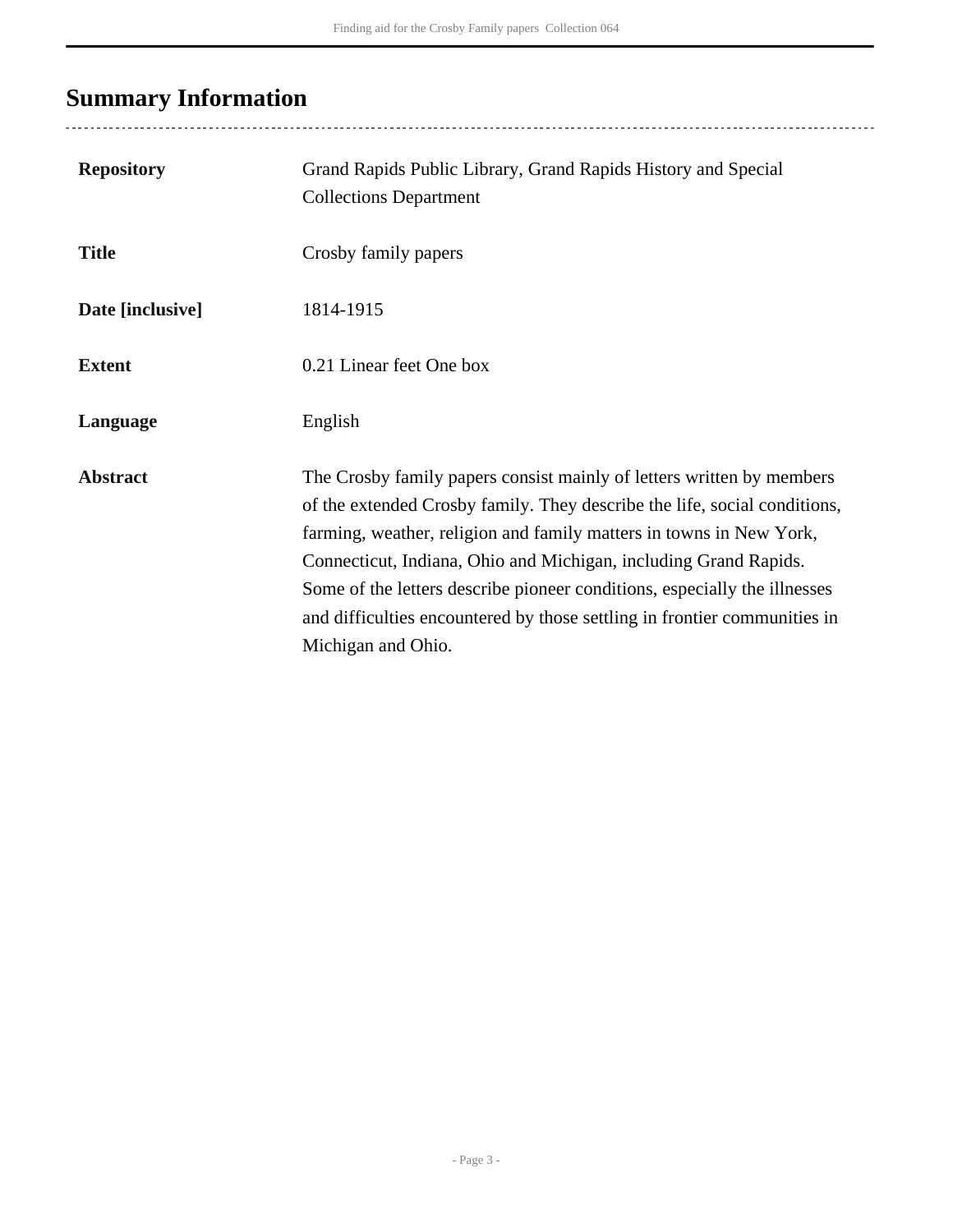## <span id="page-3-0"></span>**Genealogy**

For the benefit of the researcher, the following is a partial genealogy of the Crosby family, based on the limited information found in the correspondence:

Celia ? m. Mr. Crosby

children:

- 1. Stephen
- 2. Simeon

3. Elijah

children: 1. Betsey m. Mr. Fletcher

4. Caleb B. m. Lucy ?

Children: 1. S.

5. Susan (1792- ) m. Mr. Barber

children: 1. Lydia

6. Hannah P. m. Andrew Penniman

7. Charles ( -1839) m. Abigail Fairbanks

children:

1. Jane ( -1847)

2. Abigail ( -1844?) m. Dennis ?

3. Rachel ( -1895-6) m. Mr. Wakefield

4. Susan (1823-1897) m. Alexander Blake (1812-1891)

children: 1. Ophelia (1847-1940)

5. Hannah E. m. John Thayer

children: Andrew

### <span id="page-3-1"></span>**Biographical/Historical note**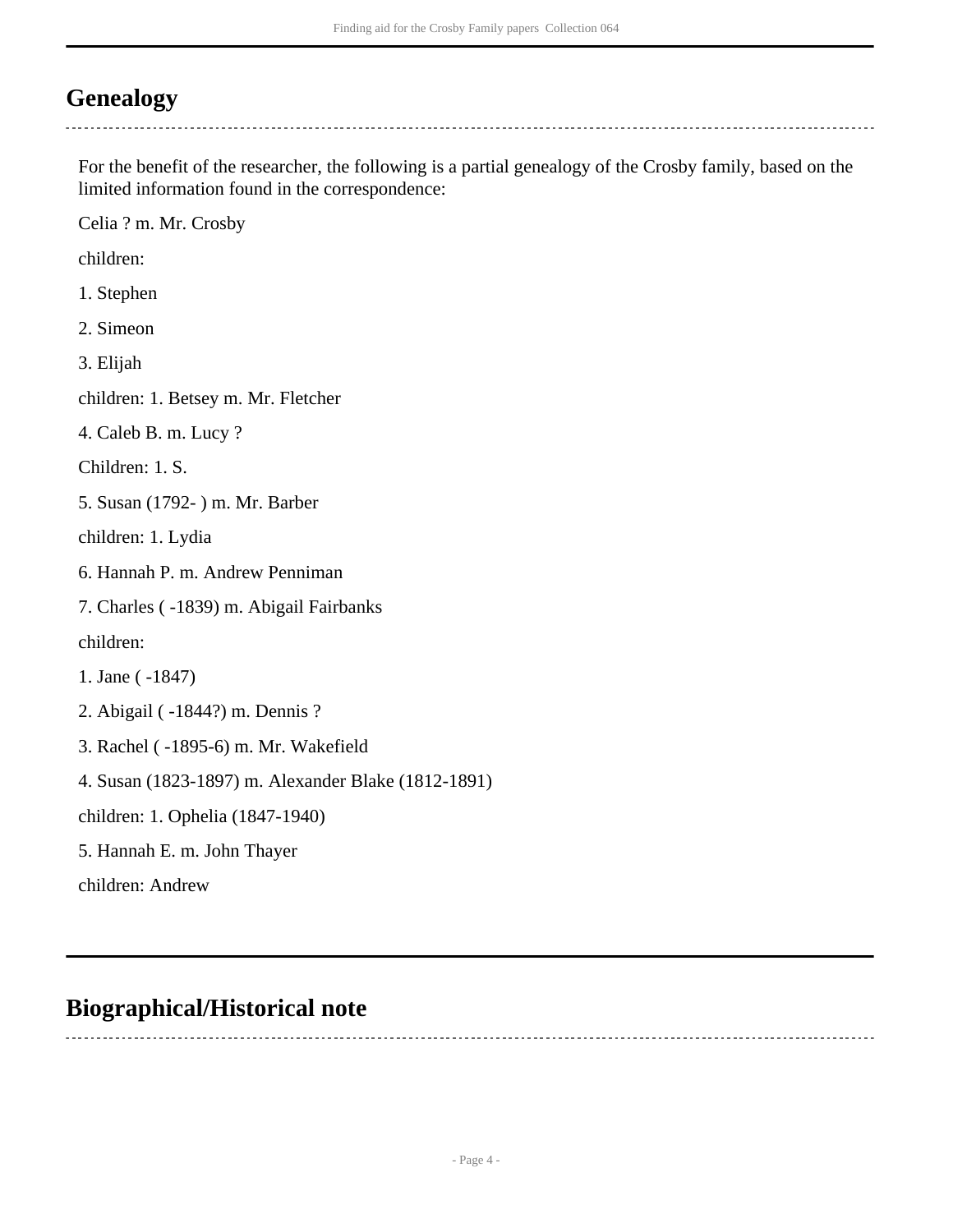Susan Crosby Barber and her mother Celia Crosby lived in Thompson, Connecticut. The Jason Fairbanks family lived in Watertown, New York. Andrew and Hannah P. Crosby Penniman moved from Thompson, Connecticut to Bloomingburgh, Ohio circa 1837. Charles and Abigail Fairbanks Crosby moved from Thompson, Connecticut to Fredonia, New York in 1837, to Rawsonville, Ypsilanti, Michigan in 1839, to Bloomingburgh, Ohio ca. 1843, then to Morenci, Michigan ca. 1845. John and Hannah Crosby Thayer moved from Bloomingburgh, Ohio to New Carlisle, Clark County, Indiana in 1847, then to Cambridge City, Indiana in 1847. Alexander and Susan Crosby Blake moved from Medina, Michigan to Grand Rapids, Michigan in 1861.

## <span id="page-4-0"></span>**Scope and Contents note**

The collection contains correspondence among Crosby family members, including relatives outside the immediate family. The earlier letters (1830-1850) are primarily from those members in Michigan and Ohio to their relatives back home in Connecticut. They describe the difficulties of life on the frontier with particular attention given to illness. There is also mention of farming, weather and religious meetings. Some later letters (1860s) mention the Civil War and the Crosby family's involvement in it. The latest letters (1890-1910) make mention of a Fairbanks family genealogy, which is not in the collection. Also included are estate receipts from the Samuel Fairbanks estate (1829-1835), various invitations and announcements, some poetry and other assorted papers.

## <span id="page-4-1"></span>**Administrative Information**

#### **Publication Information**

Grand Rapids Public Library, Grand Rapids History and Special Collections Department February 1988

#### **Immediate Source of Acquisition note**

Ophelia Blake?, accession number 00.040, i.e. 1980.040

### <span id="page-4-2"></span>**Controlled Access Headings**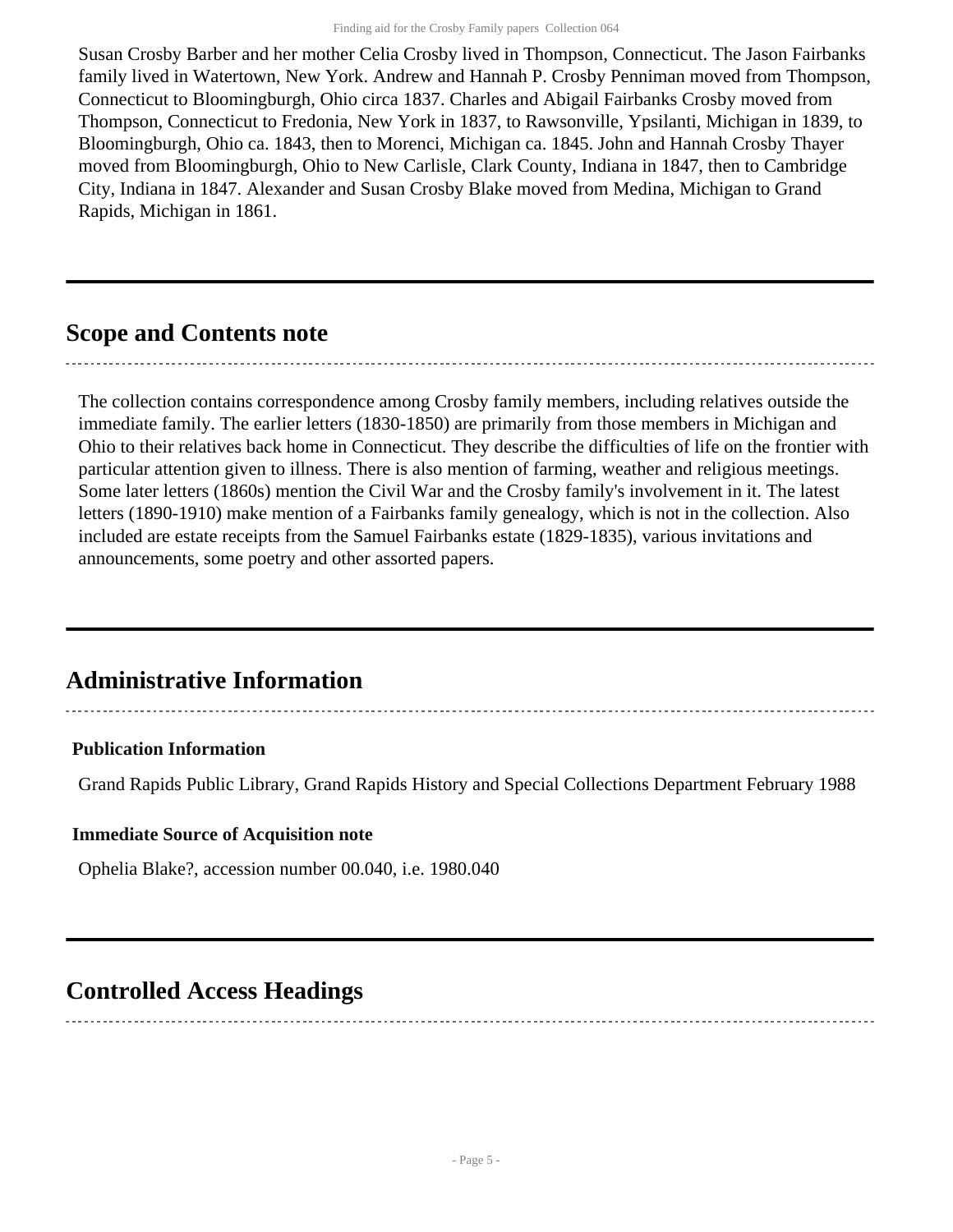#### **Family Name(s)**

• Crosby

#### **Geographic Name(s)**

• Grand Rapids (Mich.) -- History

#### **Subject(s)**

- Frontier and pioneer life -- Michigan
- Frontier and pioneer life -- Ohio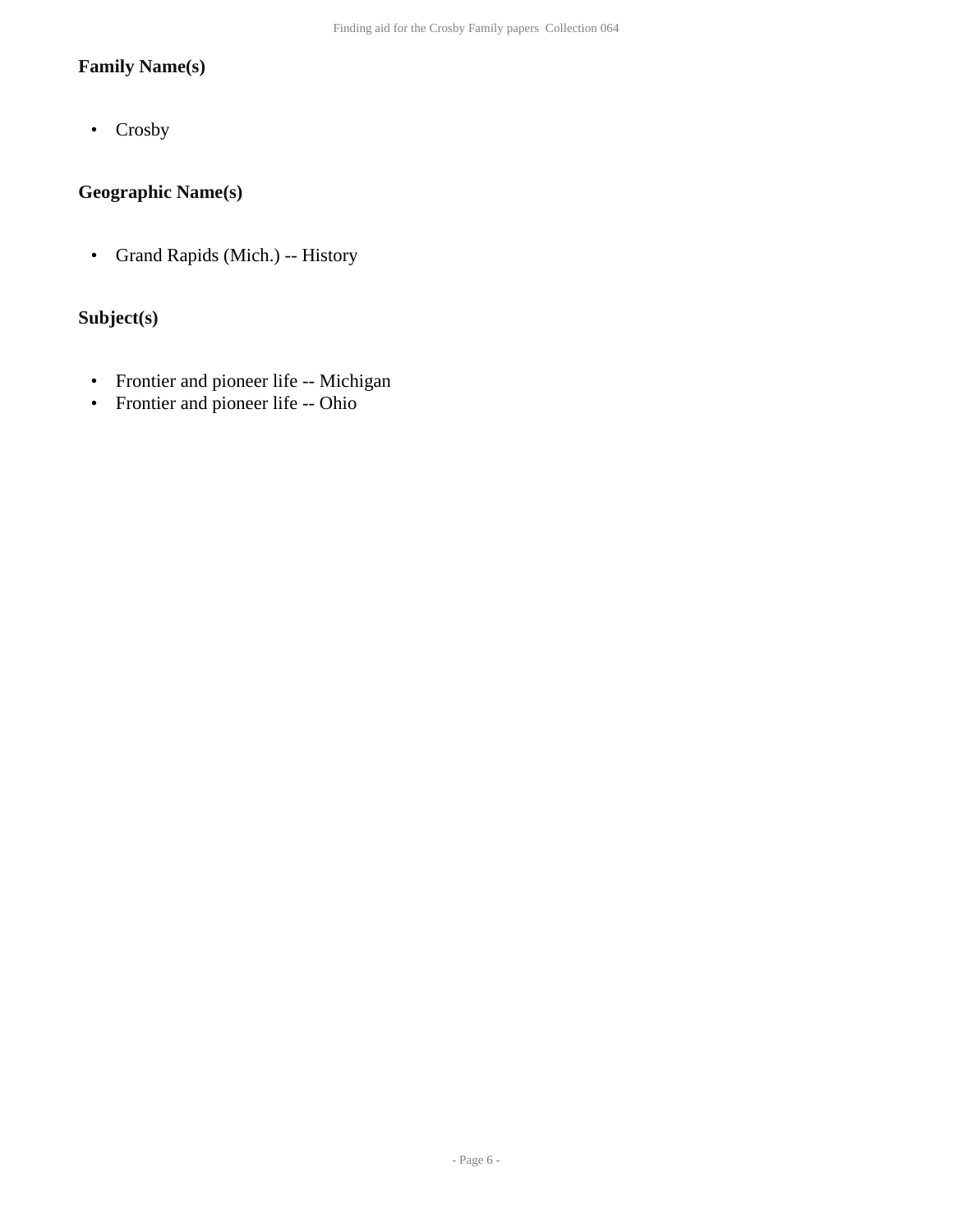## <span id="page-6-0"></span>**Collection Inventory**

<span id="page-6-1"></span>**Series I. Correspondence to, 1824-1915, n.d.** 

#### **Scope and Contents note**

Family correspondence describing daily occurrences and family matters. Arranged alphabetically by receiver.

|                                | <b>Box</b>   | <b>Folder</b>  |
|--------------------------------|--------------|----------------|
| Susan Barber, 1831-1847, n.d.  | $\mathbf{1}$ | $\mathbf{1}$   |
| James Bates, 1844              | $\mathbf{1}$ | $\overline{2}$ |
| Ophelia Blake, 1895-1915, n.d. | $\mathbf{1}$ | 3              |
| Susan Crosby Blake, 1874, 1893 | $\mathbf{1}$ | $\overline{4}$ |
| Abigail Crosby, 1838-1862      | $\mathbf{1}$ | 5              |
| Caleb B. Crosby, 1824-1839     | $\mathbf{1}$ | 6              |
| Celia Crosby, 1825-1841        | $\mathbf{1}$ | $\overline{7}$ |
| Charles Crosby, 1837, 1838     | $\mathbf{1}$ | 8              |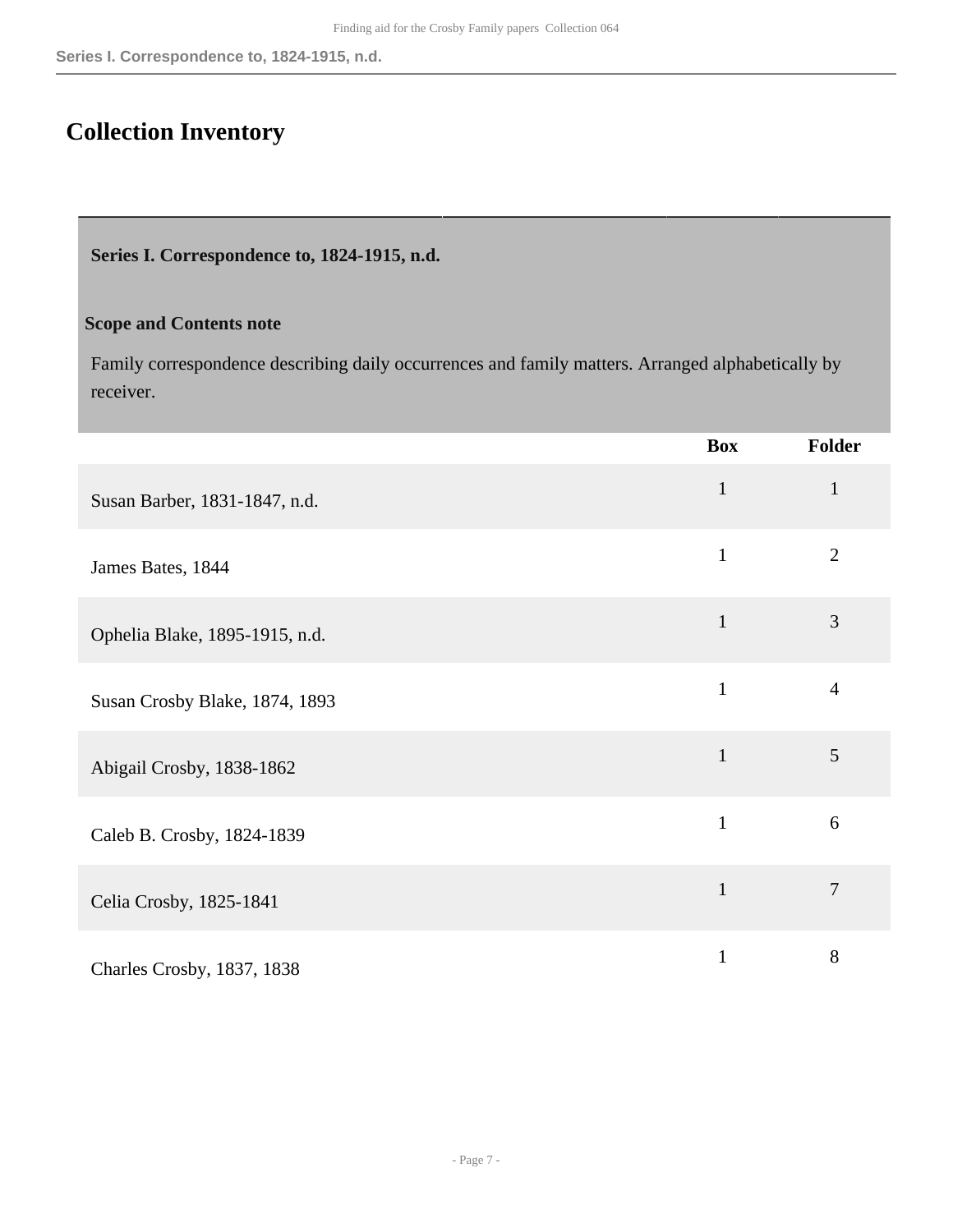<span id="page-7-2"></span><span id="page-7-1"></span><span id="page-7-0"></span>

| Miscellaneous, 1856, 1898, n.d.                                                                    | $\mathbf{1}$ | 9             |  |
|----------------------------------------------------------------------------------------------------|--------------|---------------|--|
| Series II. Invitations and Announcements, 1866-1914, n.d.                                          |              |               |  |
| <b>Scope and Contents note</b>                                                                     |              |               |  |
| Invitations and announcements from various social functions.                                       |              |               |  |
|                                                                                                    | <b>Box</b>   | <b>Folder</b> |  |
| Miscellaneous invitations and announcements from social functions,<br>1866-1914, n.d.              | $\mathbf{1}$ | 10            |  |
| Series III. Financial Records, 1827-1908, n.d.                                                     |              |               |  |
| <b>Scope and Contents note</b>                                                                     |              |               |  |
| Estate receipts and assorted bills, receipts and statements.                                       |              |               |  |
|                                                                                                    | <b>Box</b>   | <b>Folder</b> |  |
| Estate Receipts, 1829-1835                                                                         | $\mathbf{1}$ | 11            |  |
| Miscellaneous receipts and statements, 1827-1908, n.d.                                             | $\mathbf{1}$ | 12            |  |
| Series IV. Miscellaneous, 1814-1908, n.d.                                                          |              |               |  |
| <b>Scope and Contents note</b>                                                                     |              |               |  |
| Poetry, music, calling cards, request to build toll gate, newspaper article on Miss Sophia Youell. |              |               |  |
|                                                                                                    | <b>Box</b>   | <b>Folder</b> |  |